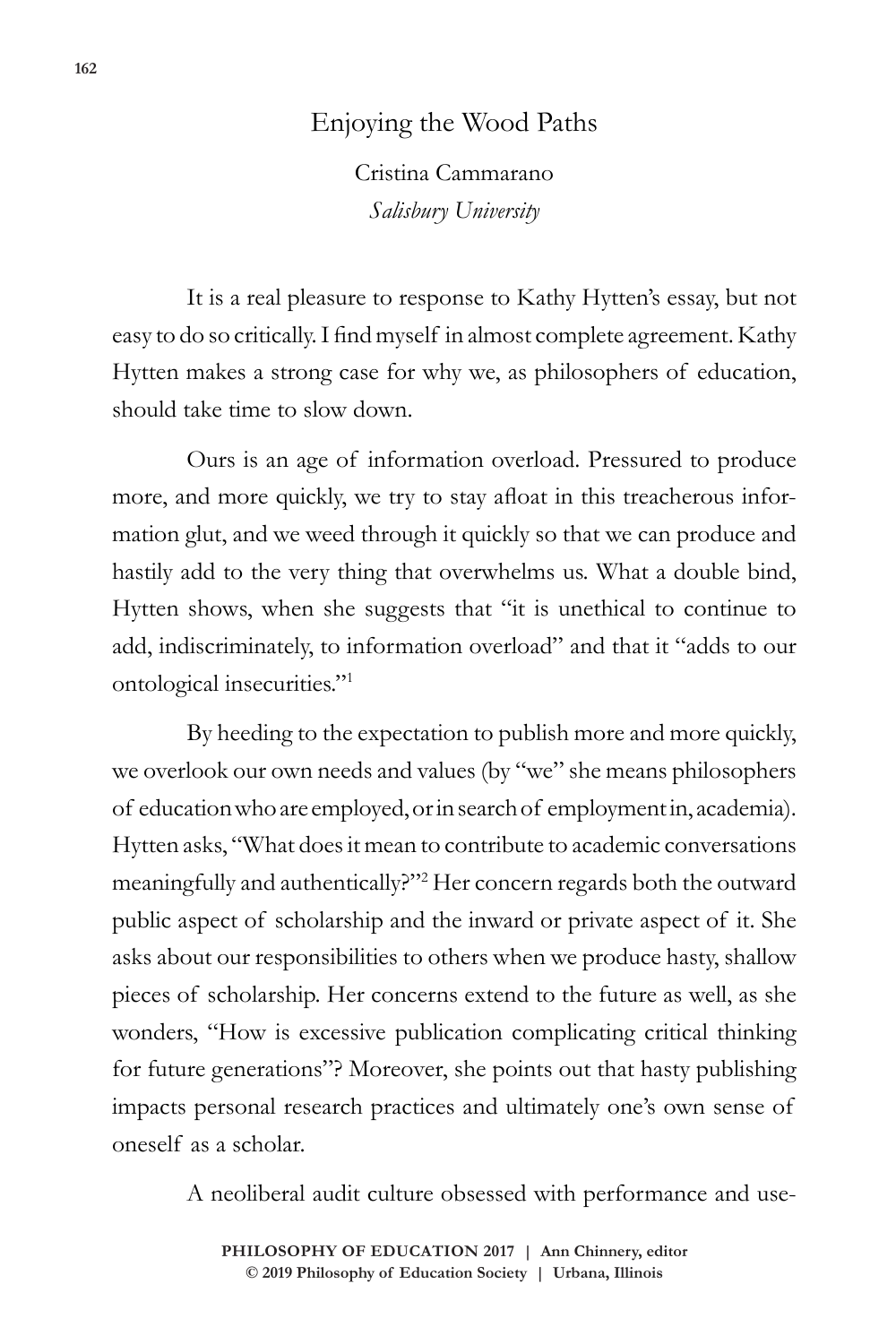fulness creates "troubling epistemological and ontological realities": the pressure to publish, being judged on the quantity of outputs, the pressure to weed through endless materials and resources, and finally the pressure to be read. This feeds into what Hytten labels "ontological insecurity," which "occurs when we lose sight of meaning in our activities."<sup>3</sup> In response, we adopt "unethical practices in terms of knowledge production."<sup>4</sup> Instead, Hytten encourages us as scholars to consider "slowing down as a deliberate response" to such state of things.<sup>5</sup>

By slowing down, one can address, and hopefully counter, the devastating impact of the neoliberal takeover of the university, which is actualized in three main ways: ontologically, epistemologically, and ethically. Resisting ontologically will imply dealing with one type of insecurity and asking, what is the meaning of what I am doing? Resisting epistemologically will imply revising one's own research habits against information overload and superficiality of outputs. Resisting ethically will consist in honoring one's responsibility towards oneself and others.

Slowing down, Hytten reiterates, is an ethical choice. Maggie Berg and Barbara Seeber's timely small book, *The Slow Professor* (2016) seconds this thesis. Against the culture of overwork, speed, and instrumentalism, they propose we need to "protect a time and a place for timeless time and to remind ourselves continually that this is not self-indulgent but rather crucial to intellectual work."6 Timeless time is achieved by measures such as doing less and getting off line, doing away with time management, silencing the "inner bully", and lastly, turning off the voices of the mythical tax payer.<sup>7</sup>

Why is "slow" a "good" in the life of a scholar? The major critical point seems to be about our relationship to time. It is a matter of establishing a relationship of ownership over time, of cultivating mindfulness and presence as ways to suspend and own our time against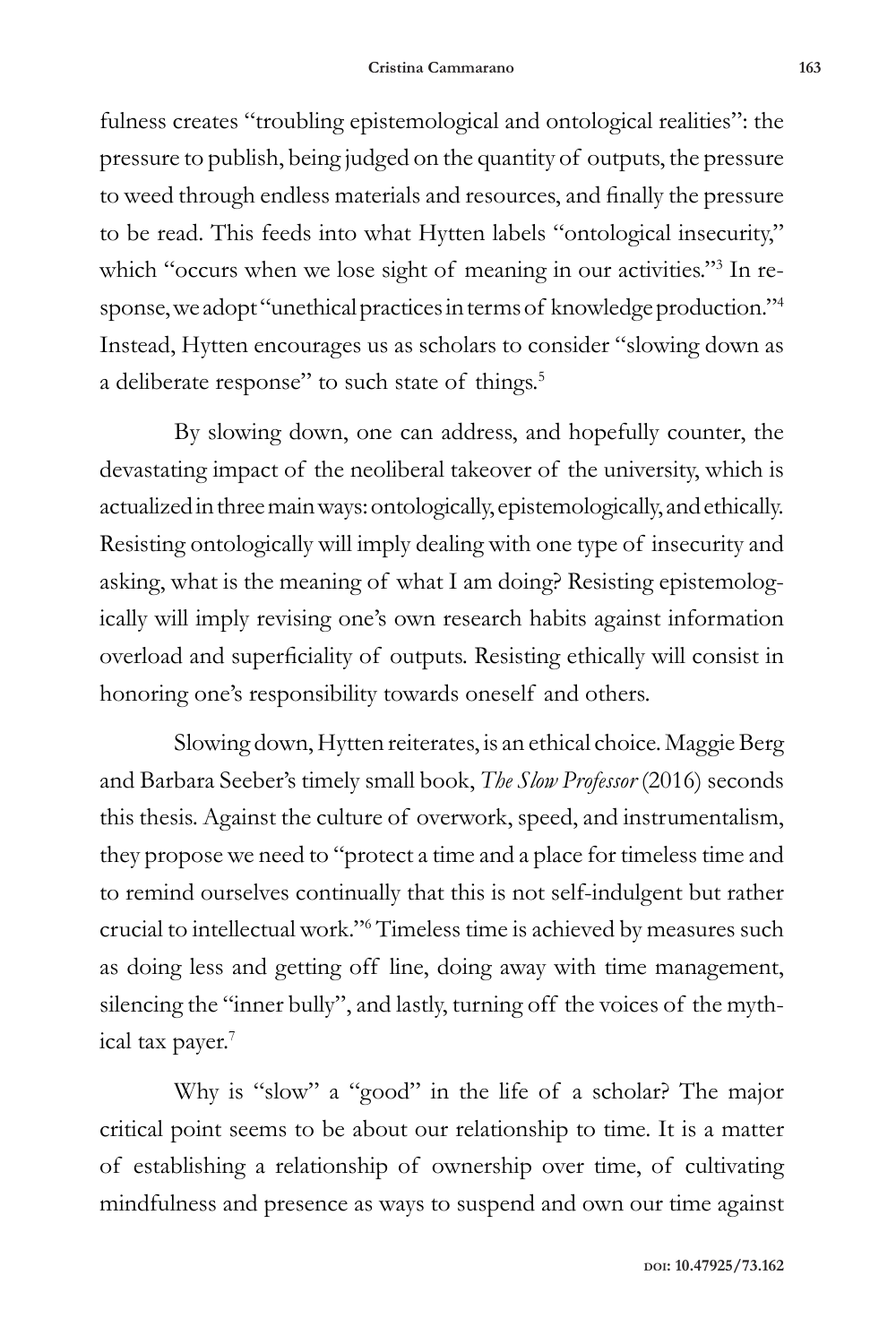demands and expectations from without. Moreover, there seems to be a specific political value in opposing neoliberal audit culture: for scholars, slowing down is itself a form of resistance.

Kathy Hytten implies that this project of resistance is owed to both oneself and the larger scholarly community, because personal sanity and the intellectual vitality of our field are deeply interconnected. She concludes that, particularly as philosophers, we should take slow very seriously, because philosophy is about slowing down. This last point is indeed central to the argument, because there is something in the practice of philosophy of education that catalyzes the value of slow.

There are two points I want to highlight in response to Hytten's deeply felt call for us to slow down and examine our priorities and practices. These are not points of disagreement but points of tension in which I will try to extend her thesis further, perhaps towards a paradox. The force with which Hytten suggests that, as philosophers of education, we ought to slow down could be motivated by some kind of square dimension specific to our discipline: education requires time and philosophy requires time. So, it could be said, therefore, that philosophy of education requires *all the time*! (time squared?) I agree.

It is painfully true that education requires a different type of time than the one allowed for in our institutions. Educator and author Chip Wood has written an important and convincing book in which he advocates for "changing the pace of school."<sup>8</sup> Learning implies change. But change needs time to take root,<sup>9</sup> therefore we need to transform the structure and the use of time in classrooms.<sup>10</sup> Similarly, in the dialogue, *Phaedrus*, Plato compares education to tending plants.<sup>11</sup> It is a constant, slow, intentional work of cultivation. Consider instead the compressed time of learning, with its fast-paced transitions, the taking away five minutes of recess as punishment, the "think-pair-share" activity: education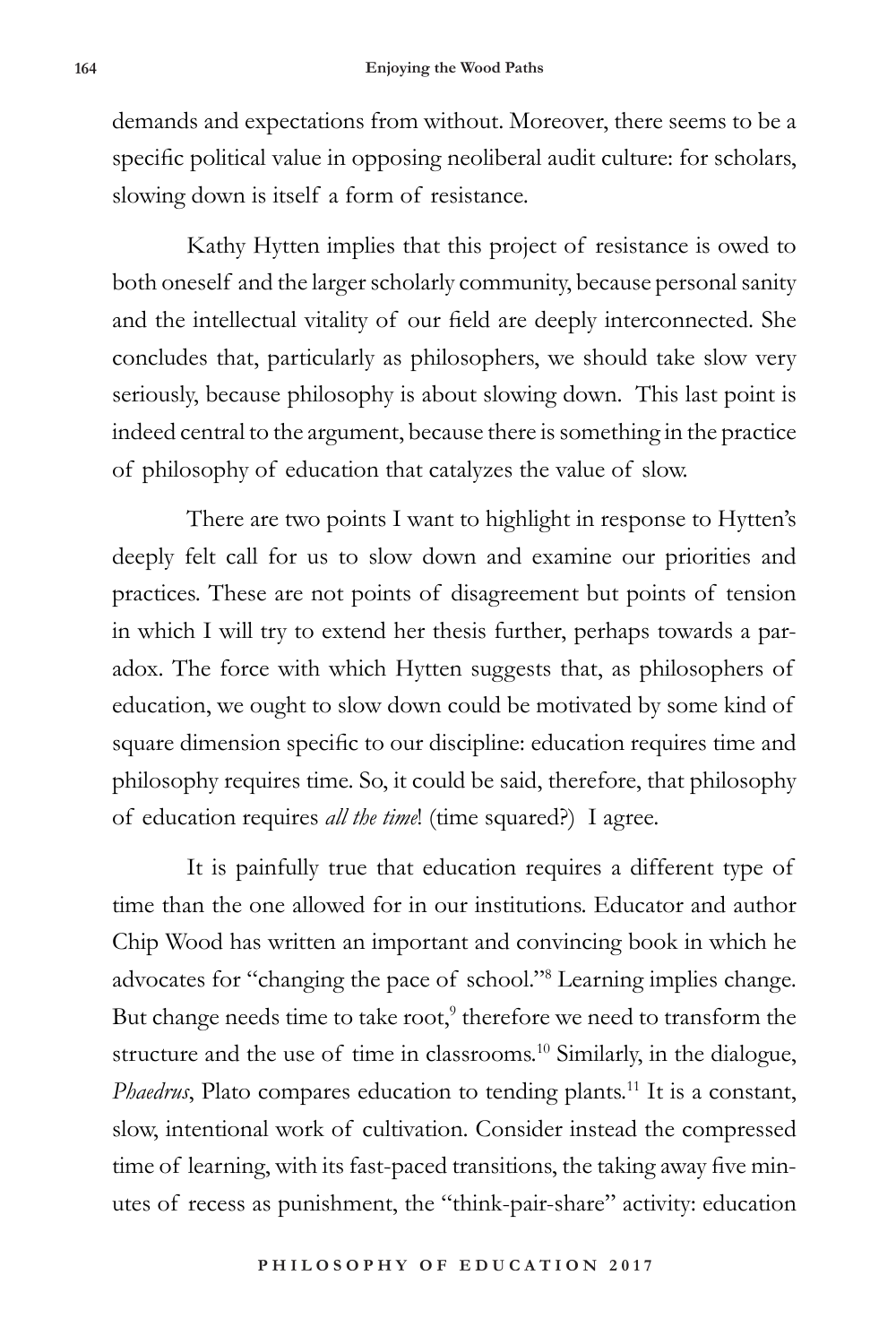in schools happens through punitive, not nurturing, uses of time.

Philosophy, too, requires time. Is there a way in which philosophy requires time not only because it is work and work needs time, but also because there is something unique to the discipline that demands us to relate to time differently when we philosophize? Slowing down has been understood in Hytten's paper as a matter of regaining mastery over one's time. In this sense, releasing the grip of production and consumption will allow one to own her time more and determine the pace of activity. Philosophizing, though, is not a matter of mastery. The way I experience it, philosophical thinking wants me to stop trying to control time, and instead follow it through its meandering: here, I leap with surprise, there, I slow down and lose my track, here, I stop for what feels like eternity because I cannot figure out this puzzle, and then, look! I run through the next three ideas, get lost in a connection, and forget where I am. More than a highway in which I get to choose my speed, and eventually slow down, philosophical thinking is akin to wood paths, the small paths in the forest that are created when loggers repeat a route and that may either end abruptly, lead to nothing , or lead to a beautiful view. Which is just fine, because finding new directions might well be one of the most valuable experiences in philosophical thinking.

How is such purposeless meandering ever going to lead to a written piece of philosophy, and a publishable one? This happens constantly, and many works display, more or less obviously, this quality. Perhaps, though, we should stop thinking that philosophy happens in written form. Perhaps the writing of philosophy is like a crystallization; it preserves it but also stops it. I wonder what it would be like if we tried to recover philosophy's orality. Philosophy happens in dialogue, which, for the young people reading, is a bit like snapchat but without smart phones. For this reason, Plato was so deeply skeptical of the written form. In his words: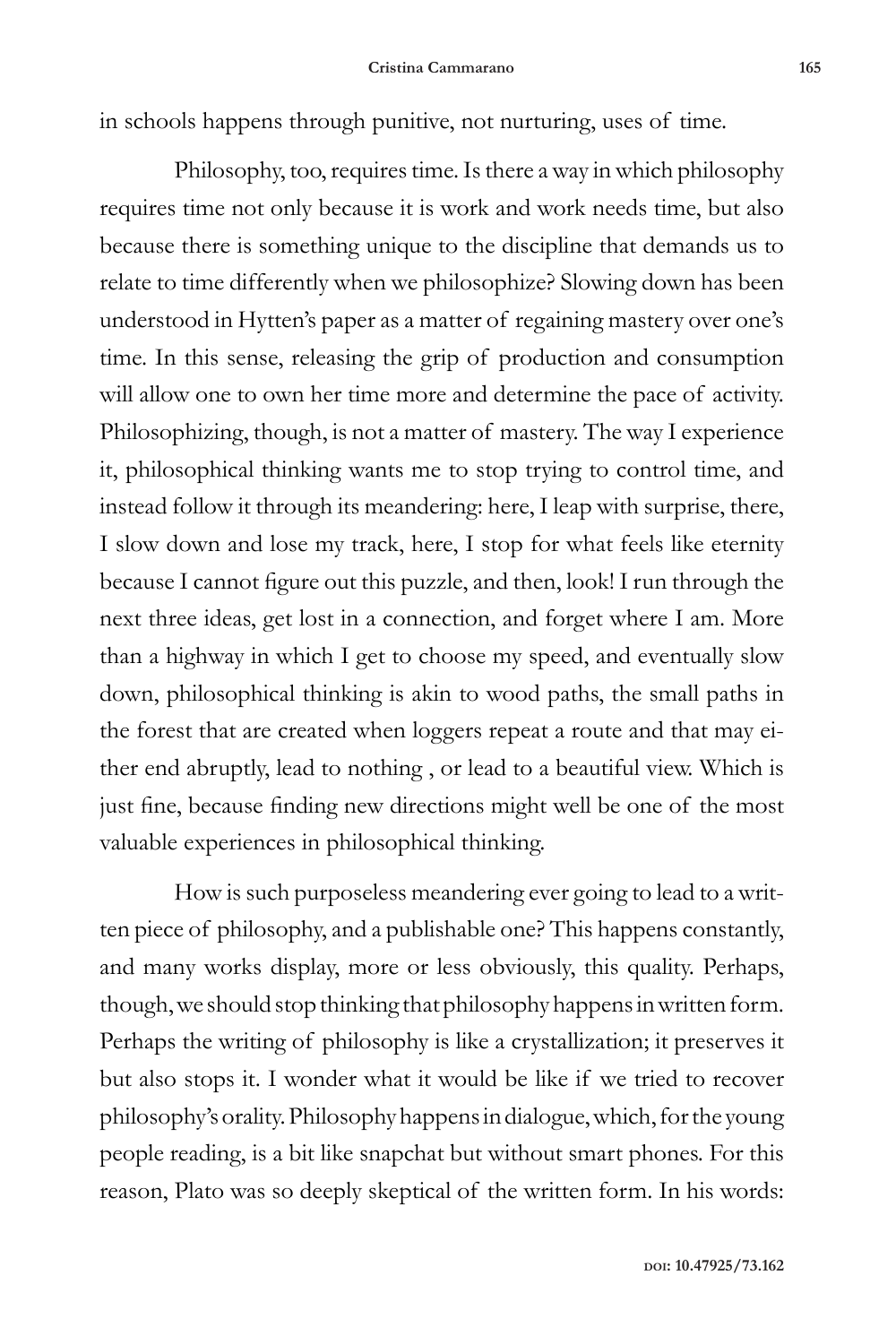"Writing, Phaedrus, has this strange quality, and is very like painting; for the creatures of painting stand like living beings, but if one asks them a question, they preserve a solemn silence. And so it is with written words … .12 For him, the words which are "living and breathing" are ones spoken in dialogue between friends because only those yield fruits.<sup>13</sup>

If we bring philosophy back to its spoken form, however, what will we have to show for it? How can we be held accountable for it? How are we going to produce the "outputs" to contribute to this churning production system that is modern academia? (Still the very system that feeds me). I am probably, like most, going to keep playing the game, hoping for some small spaces of resistance. And as I play, and try to balance writing with teaching, thinking, and serving my community, I will want to keep in mind Kathy Hytten's advice: slow down! Stop being owned. I will find joy in the extemporary moments in which I am surprised by philosophy happening in the present, with my students, with a friend, with colleagues in a conference hall or in a public space. I will also remind myself of the fact that the work of philosophy is a work of life, opening, meandering, and resisting externally imposed outcomes and rhythms. I will find joy in small moments of response like this one.

1 Hytten, this volume.

- 2 Ibid.
- 3 Ibid.
- 4 Ibid.

5 Ibid.

<sup>6</sup> Maggie Berg and Barbara K. Seeber, *The Slow Professor: Challenging the Culture of Speed in the Academy* (Toronto: University of Toronto Press, 2016), 28. 7 Ibid., 30-31.